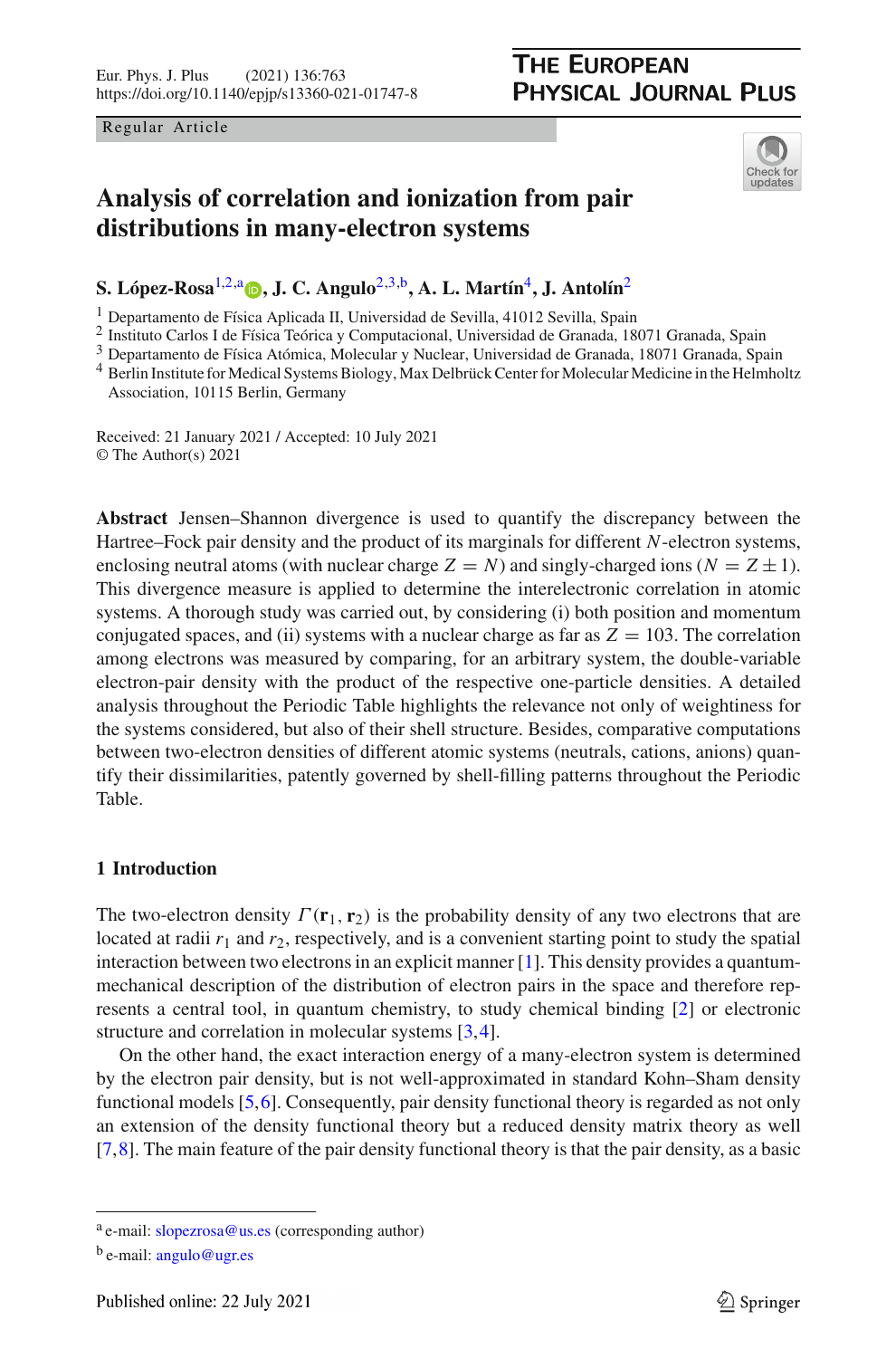variable, essentially contains more information on the electron-electron interaction than the electron density [\[9,](#page-13-8)[10](#page-13-9)].

The expectation value of an arbitrary two-particle operator can be obtained using only the electron pair density. In addition to this merit, the pair density functional theory has another, which is related to the expansion of the approximate functional. That is to say, in the pair density functional theory, the only required selection is the approximate form of the kinetic energy functional, because the exchange-correlation energy functional can rigorously be expressed by means of the pair density  $[11]$  $[11]$ . As a recent example multiconfiguration pair density functional theory has been developed, as a way to combine the advantages of both wave function and density functional theories to provide a better treatment of strongly correlated systems, and its results have been compared to those of some Kohn–Sham density functionals, including both traditional and modern functionals [\[12,](#page-14-0)[13](#page-14-1)]. Additional applications have been performed recently with a diversity of molecular systems, on the basis of their one- and two-electron RDMs (reduced density matrices), which comparison provides measures of electron-correlation and entanglement among systems. These measures display their sensitivity to the presence of electric fields [\[14](#page-14-2)].

Therefore, given the above, it would be logical to assume that two-electron densities for atoms and molecules have been studied both intensively and extensively. However, this is not the case. The effort invested in interpretative studies of electron pair densities has been small as compared to that expended on such studies for one-electron densities. Indeed, there is a large amount of information coded inside monoelectronic densities; however, these densities do not give us any hint on how the position (or the momentum) of an electron conditions the positions (or the momenta) of the others. Besides it is worthy to note that within the Waller– Hartree theory, the two-electron density is related to the total X-ray scattering intensity which is accessible by experimental measurements [\[15](#page-14-3)[,16\]](#page-14-4).

One of the main difficulties rests in the interpretation of the electron pair density. Visual representation is a powerful analytical tool; however, being a function of 6 coordinates, graphical representation of the pair density is not feasible and manipulations to the twoelectron density must be carried out to extract useful information. One such manipulation gives place to the intracule and extracule densities and many relevant results have been obtained in this framework [\[17](#page-14-5)[–21](#page-14-6)]. It is important to note that these densities consider the pairs of electrons as a whole thing. Other simplification consists in dealing with spherically averaged electron pair densities. Consequently, as a result of this reduction in dimensionality, some two-electron information is lost in the transformation.

The concepts of uncertainty, randomness, disorder and delocalization are basic ingredients in the study, within an information-theoretic framework, of relevant structural properties for many different probability distributions appearing as descriptors of several chemical and physical systems and processes. The relevancy of these concepts has motivated new studies that pursue quantification, giving rise to a variety of density functionals, such as Shannon entropy [\[22](#page-14-7)], Fisher information [\[23\]](#page-14-8), disequilibrium [\[24\]](#page-14-9), complexity [\[25](#page-14-10)], and many others. These information measures have been widely employed for describing the information content and behavior in a great variety of fields [\[26,](#page-14-11)[27](#page-14-12)] and, in particular, for the study of many-electron systems [\[27](#page-14-12)[–34](#page-14-13)]

Following the usual procedures carried out within information theory for quantifying the uncertainty or disorder of individual distributions, some extensions have been made in order to introduce the concepts of 'distance' and 'divergence' between two distributions, as comparative measures of their dissimilarity.

Jensen–Shannon divergence (JSD) is a powerful divergence measure that represents the difference between the Shannon entropy of the mean density and the mean value of the indi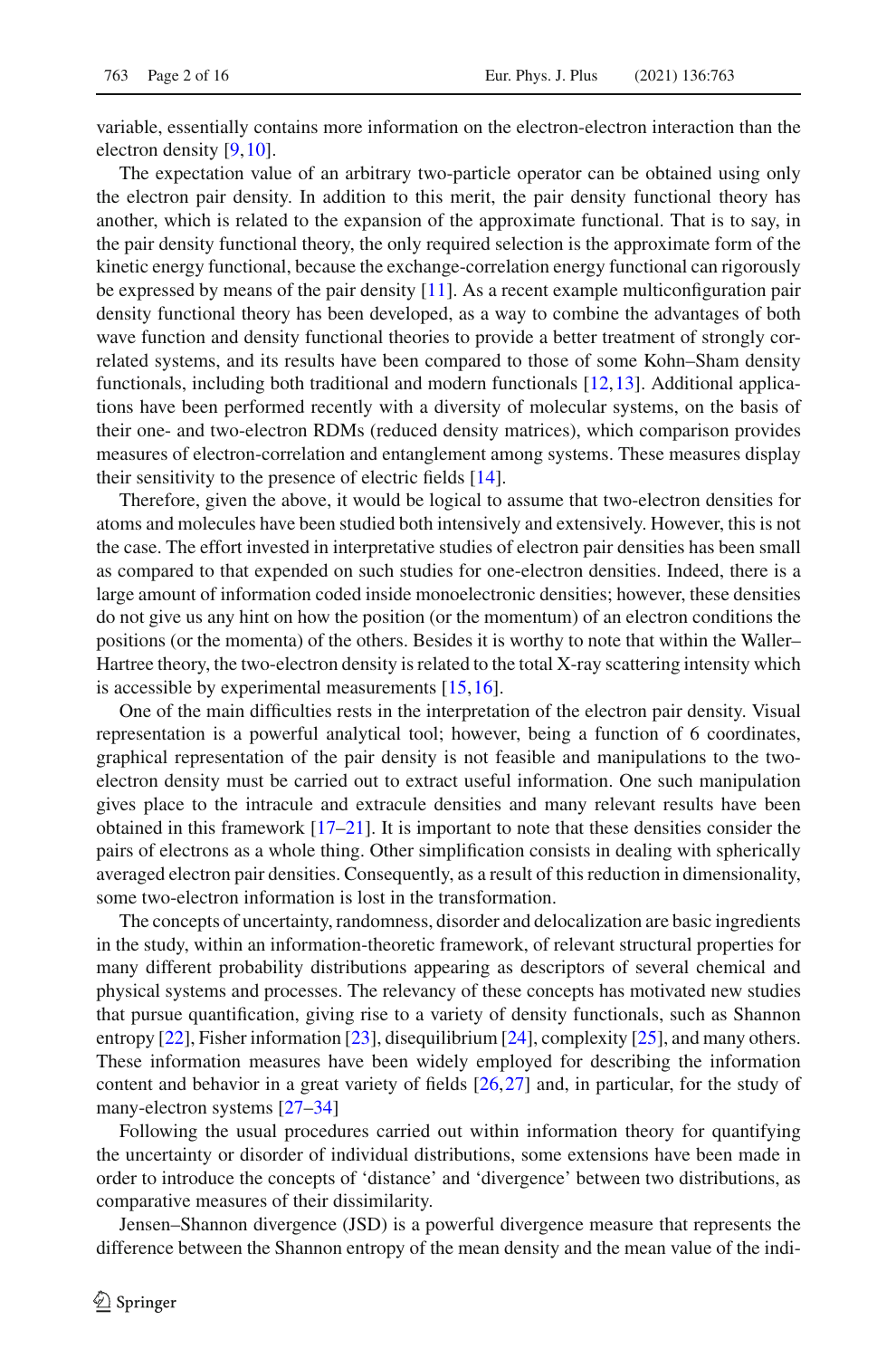vidual entropies [\[35](#page-14-14)[–37](#page-14-15)]. Its non-negativity arises from the convex character of the Shannon entropy functional. This comparative measure has found deep applications in statistics and many other fields, including entanglement characterization [\[38](#page-14-16)], analysis of symbolic sequences or series, and in particular in the study of segmentation of DNA sequences [\[39\]](#page-14-17). JSD and some effective generalizations have been used for the study and comparison of one-electron densities [\[40](#page-14-18)[–44](#page-15-0)]. For the first time, to the best of our knowledge, this information measure of dissimilarity is applied to the study of two-electron density functions. Let us emphasize, however, recent applications of strongly related functionals (e.g. mutual information, cumulative residual entropies, interaction information) for uncoupled and interacting harmonic oscillators [\[45,](#page-15-1)[46](#page-15-2)]. Additional applications include the cumulant part of two-electron RDMs, for the detection of van der Waals interactions between specific parts of molecular systems [\[47\]](#page-15-3). Other measures enclosing also the gradient of the density, as the relative Fisher information, were considered for the study of specific one-particle quantum systems (Morse potential, isotropic oscillator or hydrogen-like atoms) [\[48](#page-15-4),[49](#page-15-5)].

In this paper, small correlation effects in atoms are analyzed, on the basis of discrepancies between the Hartree–Fock one- and two-electron densities. In doing so, comparative density functionals are employed as quantifiers of dissimilarity among the above densities. So differences arising from the exchange term are emphasized, as the main cause of them. A detailed analysis throughout the Periodic Table reveals the relevance not only of weightiness for the systems considered, but also of their shell structure. Besides, comparative computations between two-electron densities of different atomic systems (neutrals, cations, anions) quantify the important differences patently governed by shell-filling patterns throughout the Periodic Table. Thereby, we use an information-theoretic functional that has shown its univer-sality and versatility in other computations: the Jensen–Shannon divergence (JSD) [\[35](#page-14-14)[–37\]](#page-14-15).

The organization of the paper is the following: in the next section, two-particle densities are defined and presented for atomic systems and also the entropic divergence measure (JSD) we are going to use for comparing them. Numerical computations and results are presented in Sect. [3.](#page-4-0) Finally, conclusions and open problems or future work are briefly described in the last section.

#### **2 Electron pair densities and related measures**

In terms of the *N*-electron wave function  $\Psi$ , and its Fourier transform  $\Phi$ , the two-electron densities are defined as

$$
\Gamma(\mathbf{r}_1,\mathbf{r}_2)=\int \Psi(\mathbf{x}_1,\mathbf{x}_2,\ldots,\mathbf{x}_N)\Psi^*(\mathbf{x}_1,\mathbf{x}_2,\ldots,\mathbf{x}_N)d\sigma_1 d\sigma_2 d\mathbf{x}_3\ldots d\mathbf{x}_N\qquad(1)
$$

in the position space, and

$$
\Pi(\mathbf{p}_1, \mathbf{p}_2) = \int \Phi(\mathbf{y}_1, \mathbf{y}_2, \dots, \mathbf{y}_N) \Phi^*(\mathbf{y}_1, \mathbf{y}_2, \dots, \mathbf{y}_N) d\sigma_1 d\sigma_2 d\mathbf{y}_3 \dots d\mathbf{y}_N
$$
 (2)

in the momentum space. The variables  $\mathbf{x}_i = \mathbf{r}_i \sigma_i$  and  $\mathbf{y}_i = \mathbf{p}_i \sigma_i$  are combined coordinates which include the spin. It is well known that the physical meaning of these densities regards the probability of finding an electron with a compatible state within the region  $\mathbf{r}_1 d\mathbf{r}_1$  if there is another electron with allowed/compatible quantum numbers within the region  $\mathbf{r}_2 d\mathbf{r}_2$ , and similarly regarding the momentum regions  $\mathbf{p}_1 d\mathbf{p}_1$  and  $\mathbf{p}_2 d\mathbf{p}_2$ . These densities are directly related to the electron correlations, as the compatibility of an electron state is in organically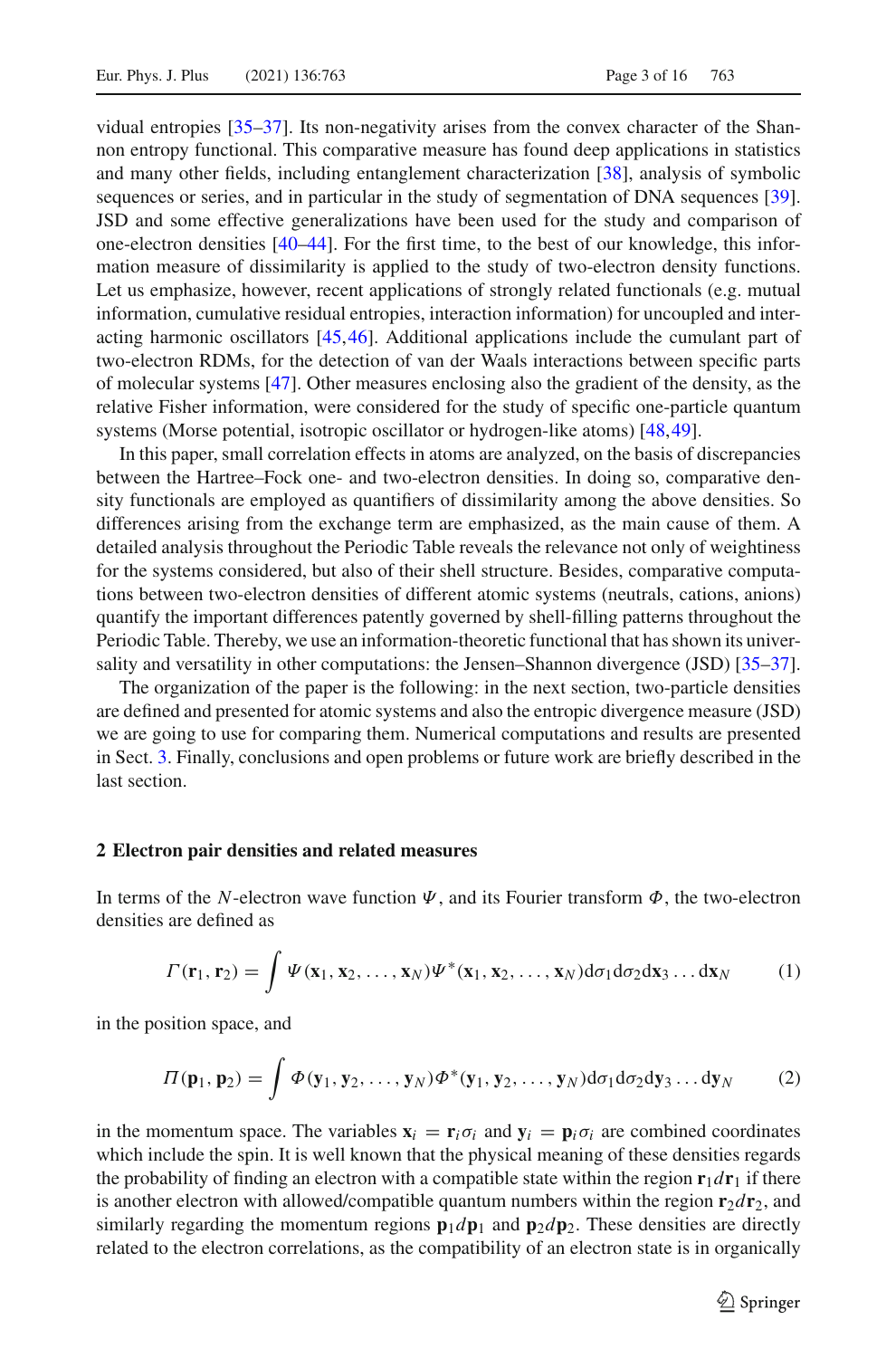determined by the compatibility of its state with those of the others. They naturally give us quantifiers of correlation between electrons.

The two-electron densities are going to be calculated by the Hartree–Fock approach and can be expressed as follows [\[50\]](#page-15-6):

$$
\Gamma(\mathbf{r}_1, \mathbf{r}_2) = \frac{1}{N-1} \left[ N \rho(\mathbf{r}_1) \rho(\mathbf{r}_2) - \Gamma_x(\mathbf{r}_1, \mathbf{r}_2) \right]
$$
(3)

in the position space, and

$$
\Pi(\mathbf{p}_1, \mathbf{p}_2) = \frac{1}{N-1} \left[ N \gamma(\mathbf{p}_1) \gamma(\mathbf{p}_2) - \Pi_x(\mathbf{p}_1, \mathbf{p}_2) \right]
$$
(4)

in the momentum space, respectively. The functions  $\rho(\mathbf{r_i})$  and  $\gamma(\mathbf{p_i})$  are the one-electron densities and  $\Gamma_x(\mathbf{r}_1, \mathbf{r}_2)$  and  $\Pi_x(\mathbf{p}_1, \mathbf{p}_2)$  are the exchange densities in the position and momentum space respectively. Let us remark that, using Hartree–Fock functions, we are studying the Fermi correlation between same-spin electrons which arises from the antisymmetry of the wave function. In this sense, the term electron correlation, mentioned before, alludes to the statistical correlation. This point must be clarified in order to not lead to confusion if one considers a correlated system as one beyond the Hartree–Fock approximation (the Löwdin definition of correlation energy).

It should be noticed that the one-particle densities are marginal distributions of the twoparticle ones, because the former are obtained from the latter by integration, as  $\rho(\mathbf{r}_1) = \int \Gamma(\mathbf{r}_1, \mathbf{r}_2) d\mathbf{r}_2$  and  $\gamma(\mathbf{p}_1) = \int \Pi(\mathbf{p}_1, \mathbf{p}_2) d\mathbf{p}_2$ . Thus, the information content of the marginals is not enough to determine the double-variable distribution they are coming from.

Different definitions of distance between two arbitrary distributions  $f(\mathbf{x})$  and  $g(\mathbf{x})$  appear, where both are defined over the same domain. The interest in finding appropriate tools for 'comparing' two different systems or processes in terms of distribution functions is justified by the strong connection between some of the above mentioned information measures and many relevant physical and chemical properties of those systems. The term 'distance' should be understood as a measure of how dissimilar the two functions are, not necessarily verifying all mathematical properties required for a true distance, as the usual quadratic distance does. However, all of them keep as main distance properties the non-negativity, the symmetry (invariance under exchange of functions) and saturation (minimal zero value only for identical distributions).

The relative entropy or Kullback–Leibler divergence (KL) [\[35](#page-14-14)] is one of the pioneering global measures of the difference between two arbitrary uni- or multivariate probability distributions. It expresses the amount of information supplied by the data for discriminating among the distributions, being a 'directed divergence' and therefore not symmetric:

$$
KL(f, g) = \int f(\mathbf{x}) \ln \frac{f(\mathbf{x})}{g(\mathbf{x})} d\mathbf{x}
$$
 (5)

Its applications for different procedures in obtaining minimum cross entropy estimations and the determination of atomic and molecular properties [\[29\]](#page-14-19), among others, make it to constitute an essential tool within the information theory. Won and You introduced, somewhat implicity, a closely related information measure between two or more distributions, the Jensen–Shannon divergence (JSD) [\[51](#page-15-7)[,52\]](#page-15-8):

$$
JSD(f, g) = \frac{1}{2} \left[ KL\left(f, \frac{f+g}{2}\right) + KL\left(g, \frac{f+g}{2}\right) \right].
$$
 (6)

Consequently, JSD represents the mean dissimilarity (understood in terms of the KL measure) of each density respect to the mean one.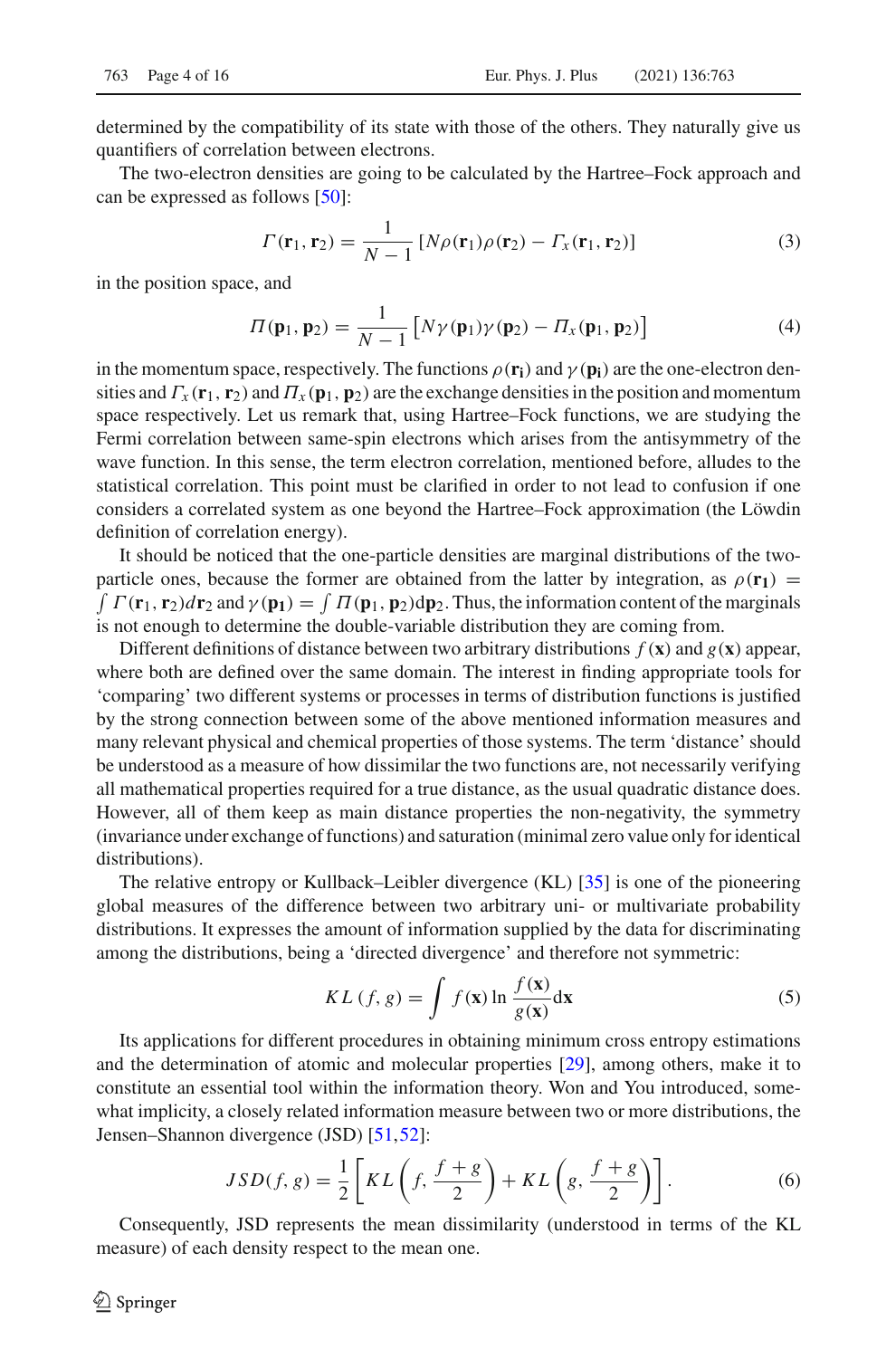This measure is strongly related to the Shannon entropy, which is defined for an arbitrary uni- or multivariate probability distribution as  $S(f) = -\int dx f(\mathbf{x}) \ln f(\mathbf{x})$ . Shannon entropy is well known to play a relevant role within an information-theoretic framework because it constitutes a measure of spreading of the density over its domain [\[53\]](#page-15-9). Attending to the JSD definition given above, the Jensen–Shannon divergence can be also expressed in terms of the Shannon entropy as

<span id="page-4-1"></span>
$$
JSD(f, g) = S\left(\frac{f+g}{2}\right) - \frac{1}{2}[S(f) + S(g)].
$$
\n(7)

The JSD is characterized for quantifying the "Shannon entropy excess" of a couple of distributions with respect to the mixture of their respective entropies (mean density), defined in Eq. [\(7\)](#page-4-1) as a particular case of the so-called weighted generalized divergences [\[54](#page-15-10)] with identical weights 1/2. Apart from preserving the global character of the Shannon entropy, the JSD possesses the main properties required for a measure to be interpreted as an informational distance. In particular, its non-negativity is a consequence of the convexity of the  $S(f)$ functional. Other important advantages of this divergence are that: (i) does not require the condition of absolute continuity for the probability distributions involved, (ii) weights of each density can be different from 1/2 as appearing in Eq. [\(7\)](#page-4-1), and (iii) can be generalized for an arbitrary number of distributions. During the past years researchers have been interested in work towards parametric generalizations of these classical measures of information. The JSD also admits other kind of generalizations, as will be shown elsewhere.

In this work we intend to perform an exhaustive analysis of atomic systems using JSD, on the basis of their two-electron densities, in the following two ways:

- (i) Differences between the pair distribution  $\Gamma(\mathbf{r}_1, \mathbf{r}_2)$  and the product of marginals  $\rho(\mathbf{r}_1)\rho(\mathbf{r}_2)$  reveal the existence of some interconnection between its variables and quantify the effects from the exchange density on the systems under consideration. With JSD those differences are obtained for atomic systems (neutrals and ions), in both conjugated spaces (Sect. [3.1\)](#page-4-2).
- (ii) The ionization of a neutral system, by adding or removing an electron, modifies its structural characteristics. This was studied by means of the JSD between the one-particle distributions of the neutral and the ionized systems [\[55\]](#page-15-11). Here, a step further is taken, dealing with divergences among electron-pair densities, also in position and momentum spaces (Sect. [3.2\)](#page-7-0).

#### <span id="page-4-0"></span>**3 Numerical results**

Divergence measures allow us to quantify the differences between general systems, in particular by means of electron atomic densities. In this section we intend to employ Jensen– Shannon divergence in order to analyse the particularities and characteristics of two-electron and one-electron densities. The Near-Hartree–Fock wavefunctions of Koga et al [\[56](#page-15-12),[57](#page-15-13)] are employed. Functions normalized to unity will be managed in what follows, for the sake of their interpretation as probability distributions.

<span id="page-4-2"></span>3.1 Interelectronic correlation analysis

We will compute the Jensen–Shannon divergence between two-electron density and the product of one-electron densities, being one of the main reasons its property that its value is zero when the systems compared have no correlation. Thus, the Jensen–Shannon divergence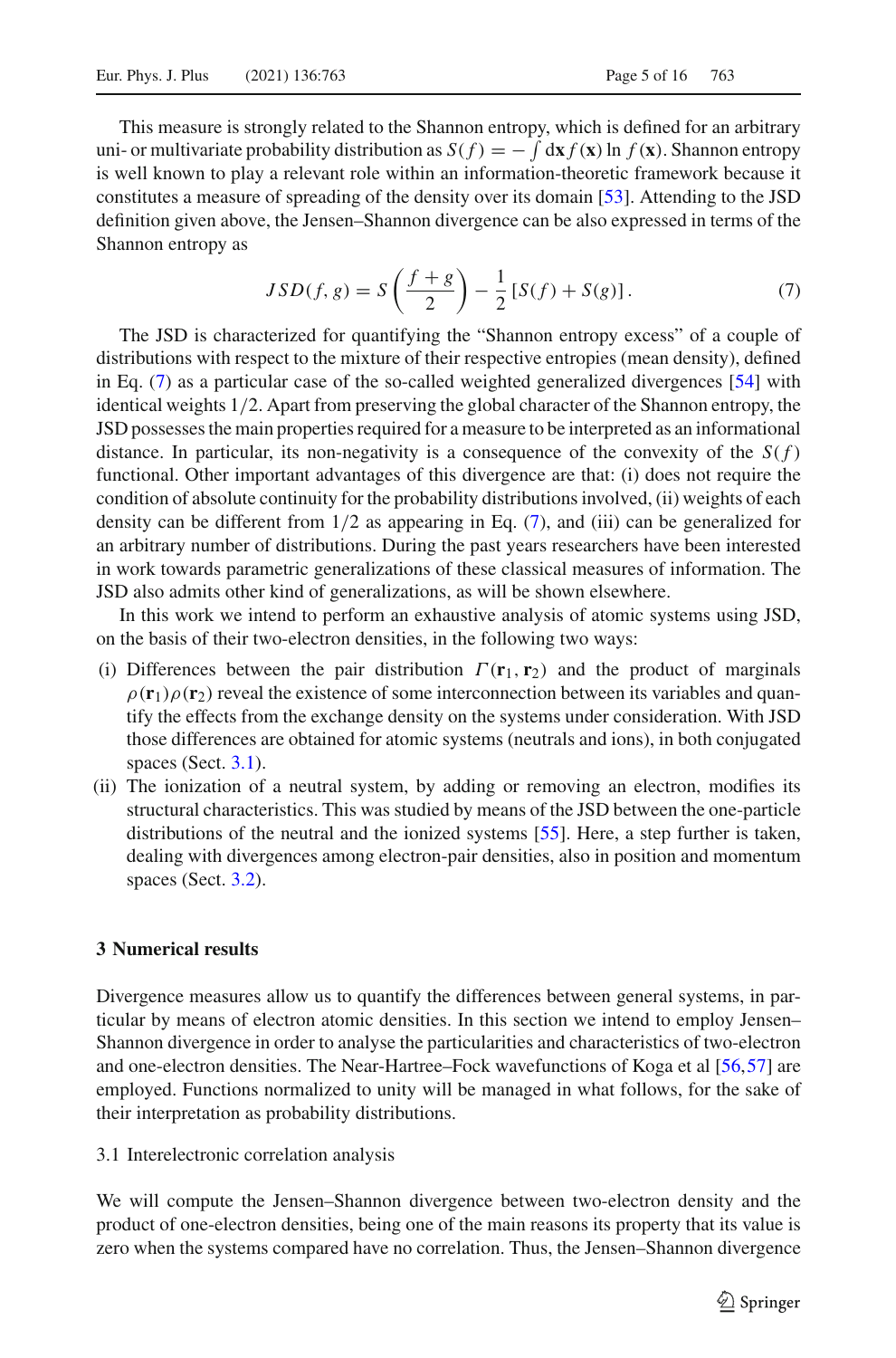

<span id="page-5-0"></span>**Fig. 1** Jensen–Shannon divergence in position space (JSD*r*) between the electron pair density and the product of monoelectronic densities, for neutral atoms with number of electrons *N* = 3−103. Labels are for systems with closed shells (red), closed subshells (blue) or anomalous shell-filling (green). Atomic units (a.u.) are used

acts as a measure of the disparity between two- and one-electron densities. These comparisons will be carried out on double variable distributions in both position ( $\Gamma(\mathbf{r}_1, \mathbf{r}_2)$  and  $\rho(\mathbf{r}_1)\rho(\mathbf{r}_2)$ ) respectively) and momentum  $(\Pi(\mathbf{p}_1, \mathbf{p}_2))$  and  $\gamma(\mathbf{p}_1)\gamma(\mathbf{p}_2)$  respectively) spaces. Let us remark that in this case, the last term in the JSD (see Eq. [\(7\)](#page-4-1)) can be expressed as  $-\left|\frac{S(\Gamma)}{2}+S(\rho)\right|$  in position space, and similarly for the momentum space. The systems under study are neutral atoms with a number of electrons  $N \leq 103$  (nuclear charge  $Z = N$ ), and singly-charged  $\text{ions } (Z = N \pm 1) \text{ with } N < 54.$ 

Firstly, we computed the Jensen–Shannon divergence between the electron pair density and the product of the corresponding monoelectronic densities for neutral systems  $N = 2-103$ in position space. The obtained results are shown in Fig. [1.](#page-5-0) It can be observed the decreasing trend of JSD when the nuclear charge of the system increases, which indicates that the correlation decreases as the number of electrons increases. This was an expected result, as the number of electrons is known to determine how strong or weak is the relevance of the correlation between the mentioned electrons. Thus, in the case that we have information about the position of an electron within a group of three, this knowledge becomes much more relevant than if we have a group of thirty electrons, when the information about just one does not tell us much more about the other twenty nine.

Notwithstanding, some additional patterns are noticeable, most certainly related to the shell filling structure. This fact was emphasized in a previous work [\[58](#page-15-14)] for systems within the shorter range  $N \leq 36$ , on the basis of the mutual information as quantified by the KL divergence among distributions, as here done by means of JSD up to  $N = 103$ . The trend is monotonous, without many exceptions for a long period, however some discontinuities appear when changing from a period to another indicating a transition to a new electronic shell. Each segment can be assigned to a particular shell, in the fashion the figure shows. Besides, some less relevant extrema appear, all of them related to anomalous shell filling systems. Some specific systems have been labelled, as follows:

– Closed shells:  $N = 10, 18, 36, 54, 86$ . Thus noble gases appear as minima systematically. The same was observed in the *KL* divergence for systems up to  $N \leq 36$  [\[58\]](#page-15-14).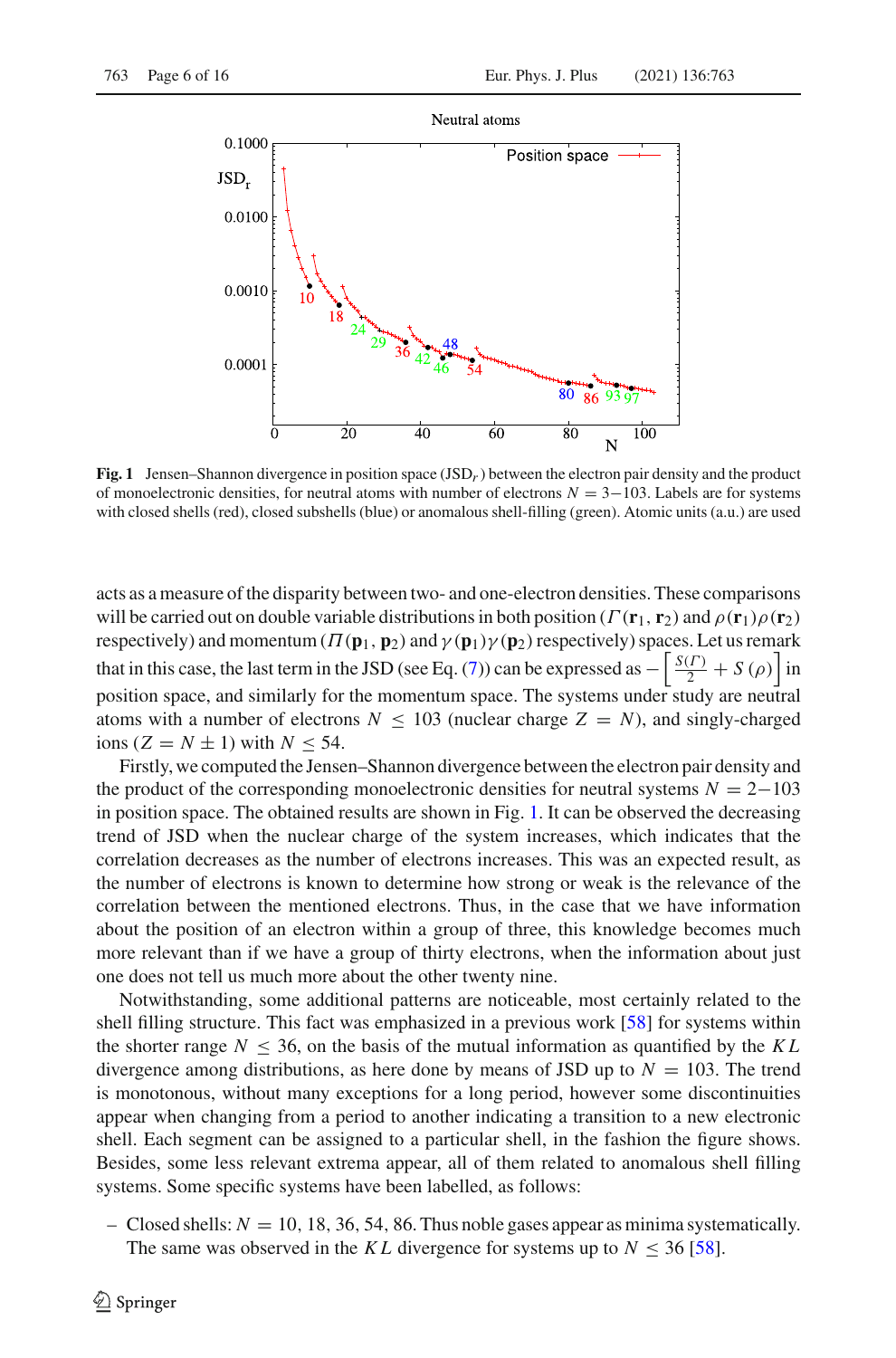- $-$  (i) Anomalous shell-filling: minima  $N = 42, 46$  (outer d-subshell), with valence subshell half-filled and filled, respectively. (ii) The same applies to  $N = 24, 29$ : in spite of not being extrema, the curve displays a 'change of slope' at those points, to be contrasted later with momentum space. (iii) Minor extrema appear for heavy systems, within a region of anomalies.
- Closed subshells: minima  $N = 48, 80$  with filled d-subshell.

The Jensen–Shannon divergence between electron pair density and the product of monoelectronic densities in momentum space hardly provides additional information. The conclusions we arrive are similar than before, in fact, the curves in both spaces almost overlap each other, as it can be seen by comparing Fig. [2](#page-7-1) (momentum space) with the previous one (note the identical scales of both figures). Thus the electron pair densities in momentum space are providing roughly the same information as the position ones.

Nevertheless, additional remarks are in order. Comparing curves in position and momentum space, it is observed that (i) the aforementioned 'changes of slope' at  $N = 24, 29$  in position space are displayed as maxima in momentum space; (ii) previous minimum  $N = 42$ translates now to  $N = 43$ , also with outer d-subshell; (iii) instead of minimum  $N = 80$  it is now observed the maximum  $N = 78$ . No extrema appear in the heavy systems region.

Notice that just mentioned systems  $N = 24, 29, 42, 43, 46, 78$  have a non-filled inner ssubshell and an outermost d-subshell (the inner one is empty for the system  $N = 46$ , clearly highlighted in both figures).

As observed in Ref. [\[58\]](#page-15-14) for KL, most JSD values are higher in position than in momentum space. The opposite applies for a few systems with anomalous shell-filling. Particularly relevant are the cases  $N = 24$ , 29 with half-filled 4*s* inner orbital and outermost 3*d* subshell (half-filled and completely filled, respectively). Their JSD*<sup>p</sup>* (Fig. [2\)](#page-7-1) are greater than the respective JSD*<sup>r</sup>* (Fig. [1\)](#page-5-0) by 17% and 25%. Such amount belongs to the range 8−13% for heavier systems with similar anomalies:  $N = 41, 42, 44, 45, 47$  (subshells 5s4*d*), and  $N =$ 78, 79 (subshells 6*s*5*d*), all them with an inner half-filled *s*-orbital. It is concluded that, for most systems, correlation effects are weaker in momentum space, the opposite being true for the aforementioned anomalous systems, in a slight fashion with few exceptions. These results support and extend the conclusions obtained in Ref. [\[58](#page-15-14)] for systems up to  $N = 36$ , regarding the relative behaviors in position and momentum spaces.

The above discussion was focused on neutral atoms and their properties, but in what follows we will consider also some of their corresponding ions. Let us now use the Jensen– Shannon divergence, JSD, in order to quantify the differences between the electron distributions at the one- and two-electron levels, now for ionized systems. In doing so, Fig. [3](#page-8-0) shows the JSD between the monoelectronic and the electron pair density of different ions, calculated in both conjugated spaces. First let us focus on Fig. [3a](#page-8-0) where singly-charged cations with number of electrons *N* = 2−54 have been taken into account. The curves show us a decreasing behaviour when *N* increases and, in this case, the momentum space roughly presents smaller values of JSD. However, an interesting pattern appears in the figure: cations corresponding to  $N = 10, 18, 23, 28, 36, 41, 46, 48, 54$  have a minor difference, a lower value of JSD, in both conjugated spaces with the only exception  $N = 48$  (extremely light minimum, only in position space). Among maxima (located at almost identical positions in both spaces), let us emphasize the presence of  $N = 24, 29, 42$ . Regarding these two collections, some comments are in order:

 $-$  As for neutral atoms, noble gases  $N = 10, 18, 36, 54$  are displayed as lower peaks. On the other hand, alkalines  $N = 3, 11, 19, 37$  appear as maxima. Similarly occurs, in position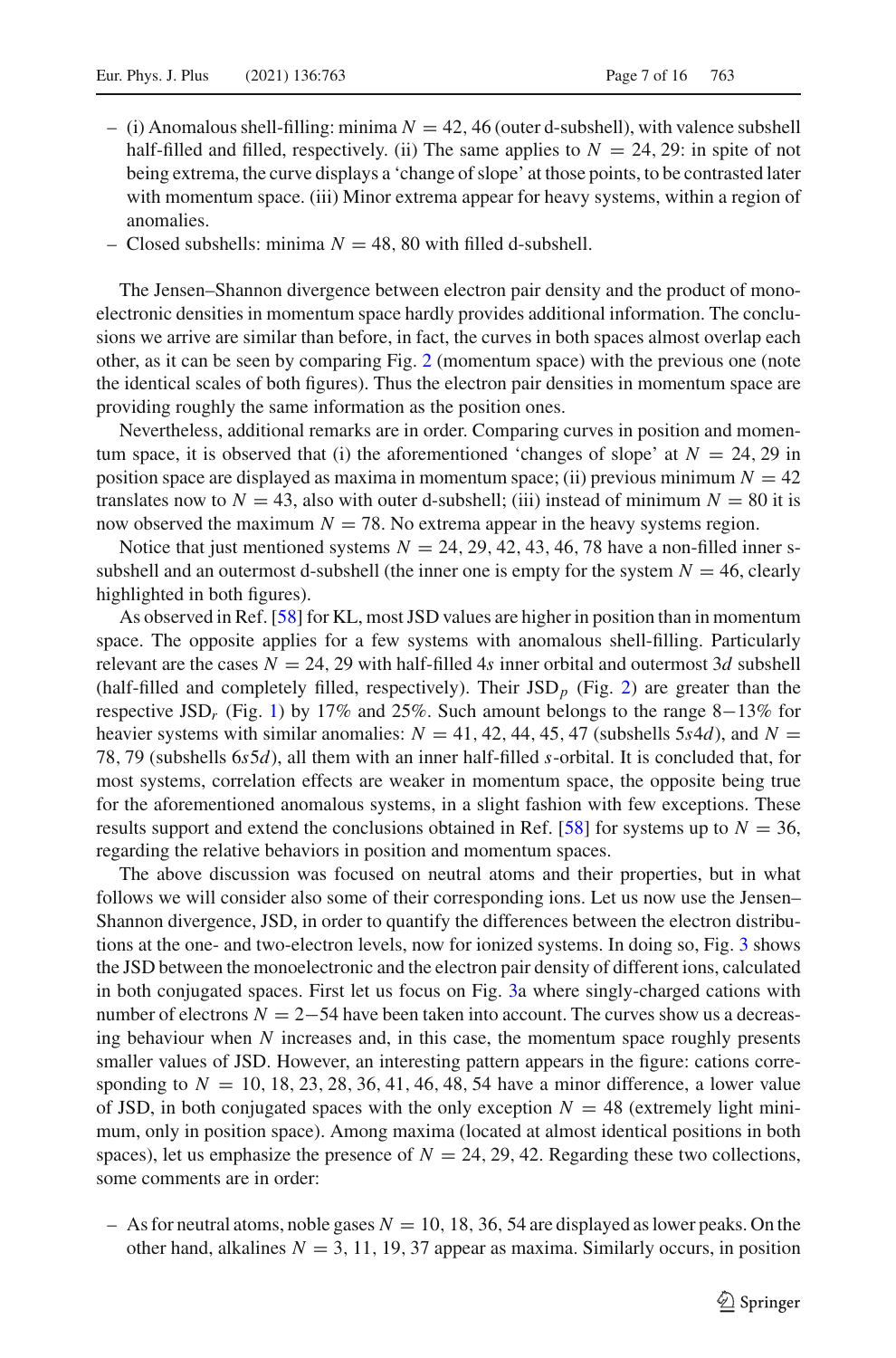

<span id="page-7-1"></span>**Fig. 2** Jensen–Shannon divergence in momentum space  $(JSD<sub>p</sub>)$  between the electron pair density and the product of monoelectronic densities, for neutral atoms with number of electrons *N* = 3−103. Labels are for systems with closed shells (red) or anomalous shell-filling (green). Atomic units (a.u.) are used

space, with the closed-shell system  $N = 48$  (minimum) and its neighbors  $N = 47, 49$ (maxima).

- Pairs of extrema 23−24 and 28−29 (minimum–maximum) are due to the anomalous shell filling of both maxima  $N = 24, 29$ , with the inner half-filled 4*s* subshell, and with half-filled or filled (respectively) outermost 3*d* subshell.
- Similarly the pair of consecutive extrema 41 − 42 has inner half-filled 5*s* subshell, and outermost subshell 4*d*, half-filled for the maximum  $N = 42$ .
- Particularly interesting is the strong minimum  $N = 46$ , as discussed for neutrals, with empty 5*s* subshell and filled valence subshell (4*d*).
- A few of the above systems display a higher JSD in momentum than in position space:  $N = 24, 29, 42, 47$  (with inner half-filled s-orbital and outermost half-filled or completely filled d-orbital), as well as  $N = 25$  (half-filled outermost d-orbital).

In Fig. [3b](#page-8-0), where the anions have been considered, exactly the same pattern is observed, but with a less elaborate structure, due to the fewer available systems as it was previously mentioned. Some alkaline earths have been labelled, but let us emphasize the 'absence from the list' of alkalines, which are displayed as maxima for cations. Position space JSD is almost systematically greater than the momentum one. The only extremely light exceptions are  $N = 41-42$ , with differences between spaces below 0.2%.

#### <span id="page-7-0"></span>3.2 Atomic ionization

Applying divergence measures to the analysis of ions will allow us to find which electrons have a higher impact on the whole density. In order to do that, we inspect the Jensen–Shannon divergence between the pair densities of an ion (cation or anion) and its respective neutral, in both position and momentum spaces. For completeness, similar results on the basis of one-particle densities, previously obtained [\[55](#page-15-11)], are also displayed. This is shown in Figs. [4](#page-9-0) and [5.](#page-12-0)

Next results are to be interpreted as measures of the 'amount of change' on the electron cloud of a given system after its ionization takes place, either by ejecting or by capturing an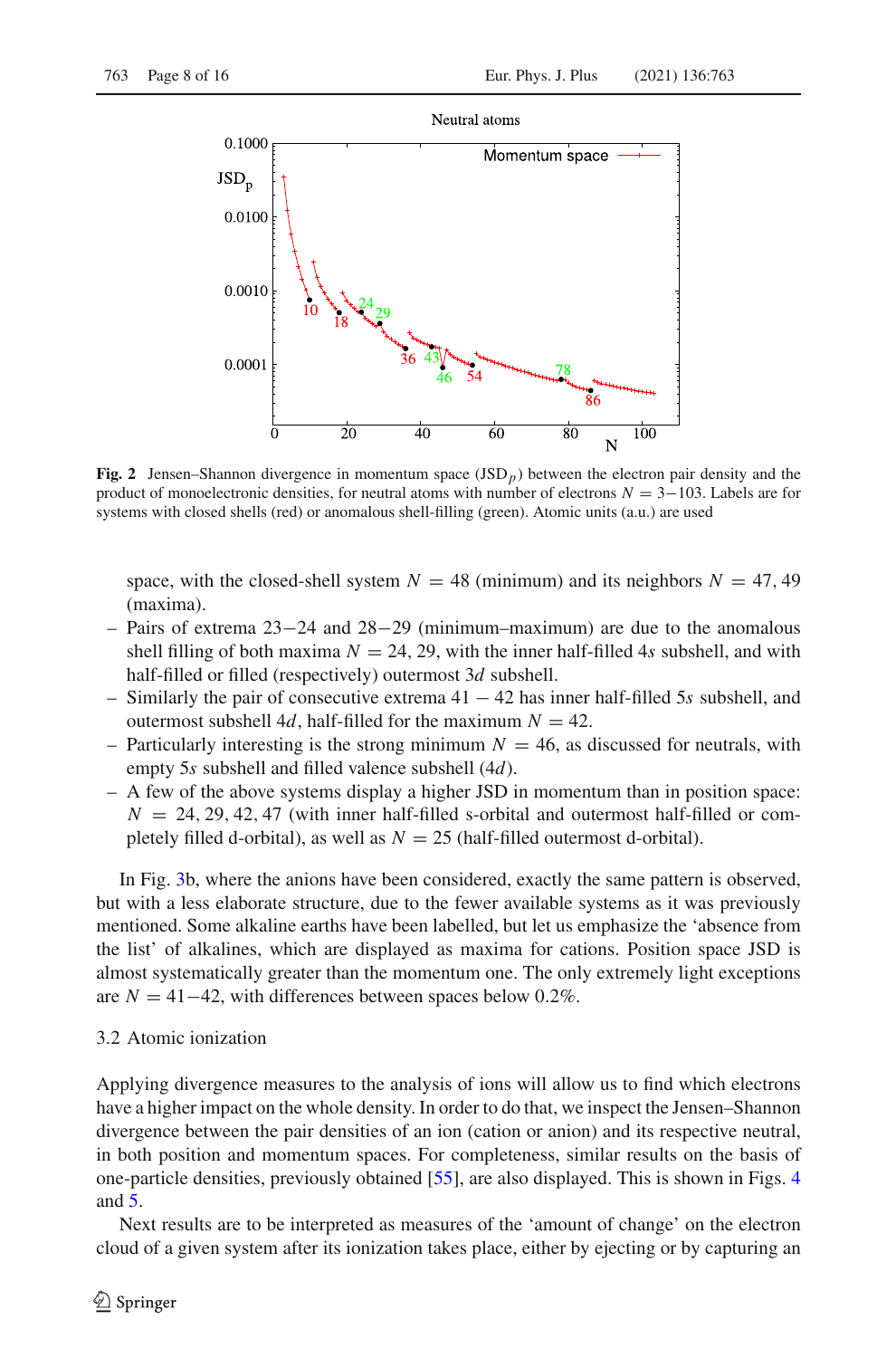

<span id="page-8-0"></span>**Fig. 3** Jensen–Shannon divergence, in position and momentum spaces, between the electron pair density and the product of one-particle densities, for **a** cations and **b** anions with number of electrons  $3 \le N \le 55$ . Labels are for systems with closed shells (red), closed subshells (blue) or anomalous shell-filling (green). Atomic units (a.u.) are used

electron. Thus, if the initial neutral system has *N* electrons, the resulting ion will have *N* −1 or  $N + 1$  electrons, for the cation and the anion, respectively. This interpretation applies to both conjugated spaces, as well as to one-particle and electron pair densities.

Figure [4](#page-9-0) encloses curves of JSD between the electron distribution of a neutral system and that of its singly-charged cation, denoted in position and momentum spaces as  $JSD<sub>r</sub>(N, C)$  in Fig. [4a](#page-9-0), and  $\text{JSD}_p(N, C)$  in Fig. [4b](#page-9-0), respectively. A simple function of the atomic ionization potential AIP needed for performing such process is also depicted. This function has been considered in order to better compare all curves, which display a variety of local extrema, most of them characterized accordingly with the shell-filling of neutrals and ions, as discussed below.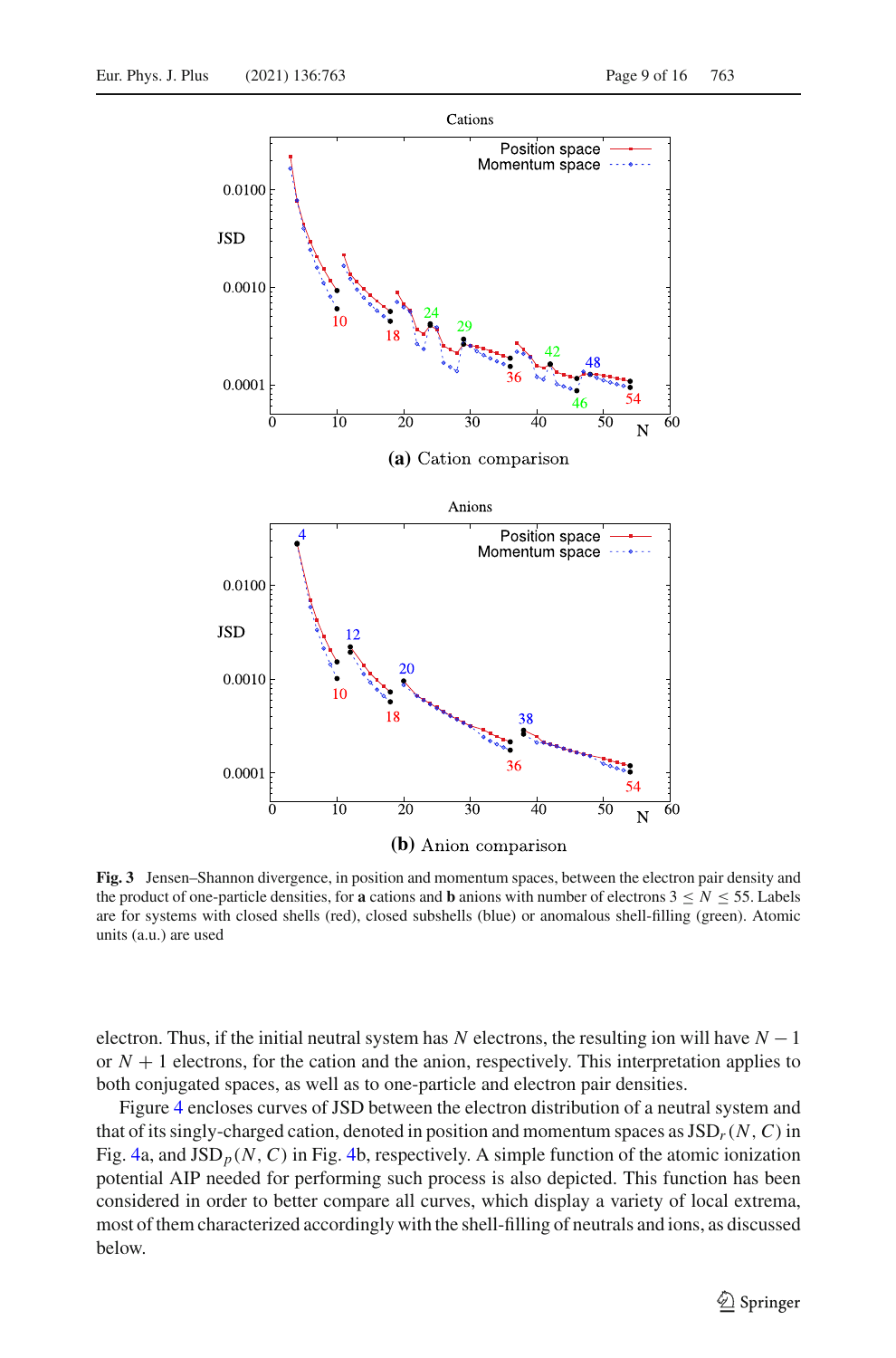

(b) Cation comparison in p space

<span id="page-9-0"></span>**Fig. 4** Pair and one-electron Jensen–Shannon divergences between the neutral system with a number of electrons  $3 \le N \le 55$  and its singly charged cation, and the inverse of square root of the atomic ionization potential (AIP), in **a** position and **b** momentum spaces. Atomic units (a.u.) are used

Let us start with the location of maxima of JSD in position space, when comparing a neutral of *N* electrons with the resulting cation of  $N-1$  electrons, namely JSD<sub>r</sub>(*N*, *C*), as displayed in Fig. [4a](#page-9-0). In the two-particle case, higher peaks are found at neutrals *N* = 3, 11, 19, 23, 27, 31, 37, 41, 44, 47, 49, 55. Within the range of *N* here considered, it is worthy to remark:

- Alkalines  $N = 3, 11, 19, 37, 55$  appear included, that is systems which outermost 's' subshell becomes empty after ionization.
- The same applies to the anomalous  $N = 47$  regarding its valence subshell 5*s*.
- For systems  $N = 31$ , 49 the lost subshell is 4p and 5p, respectively.
- Rest of peaks ( $N = 23, 27, 41, 44$ ) correspond to '*d*' valence subshells.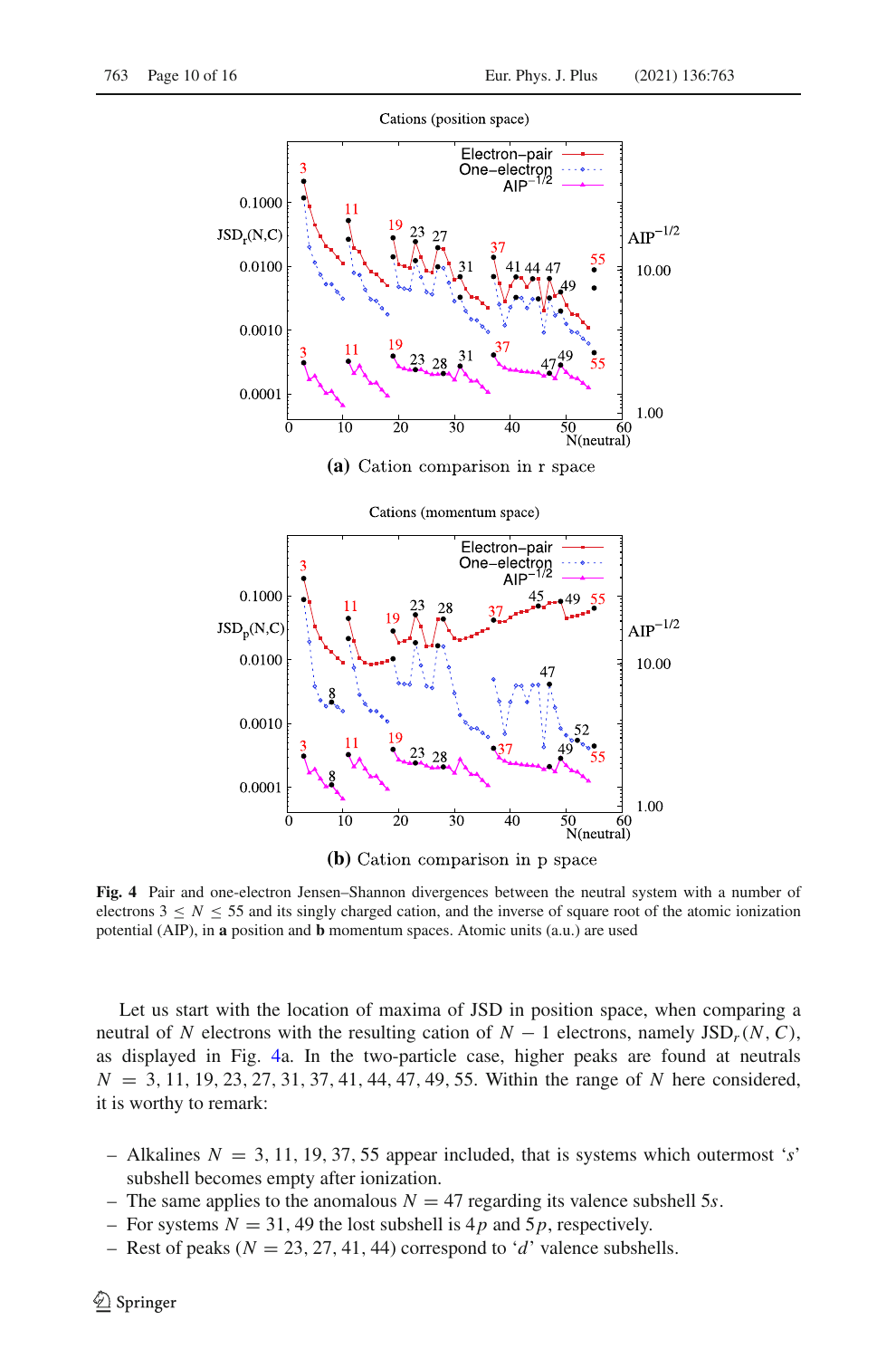– Comparing with the one-electron curve, almost identical structures are obtained regarding their extrema and monotonic trends. The most prominent differential feature is the systematic higher value of electron pair JSD as compared to the monoelectronic one.

The same analysis has been carried out in momentum space, and the results are displayed in Fig. [4b](#page-9-0). Conclusions are similar to those obtained from position-space divergences, and the differences are emphasized below:

- $-$  Position-space peaks  $N = 3, 11, 19, 23, 37, 55$  (enclosing all alkalines) remain in momentum space for both one- and two-particle comparisons. On the other hand,  $N = 31$ is lost also in both cases.
- $N = 27, 45$  are kept in the monoparticular case, while the slight shifts from maxima located at (27, 44) to (28, 45) are observed for electron pair divergences.
- Maximum  $N = 49$  disappears for momentum one-electron distributions, while  $N =$ 41, 47 for the two-electron ones. Notice that the half-filled 5s subshell of systems  $N = 41$ and  $N = 47$  becomes filled and empty, respectively, after ionization.
- On the other hand, the disappearance of  $N = 31$ , 49 from the set of maxima in going from position to momentum space corresponds to systems which '*p*' valence subshell becomes empty. Instead, the divergence at the one-electron level displays maxima  $N = 8, 52$ , characterized for getting a half-filled '*p*' valence subshell after ionization.
- Concerning asymptotic trends, it is observed that the monoelectronic JSD remains within a low interval for large *N*, while the electron pair divergence appreciably increases, roughly from  $N = 25$  on.

The differences between the JSD behaviors in position and momentum spaces arise from the asymptotic behaviors of the involved densities. This fact has been shown in previous studies on density functional analysis, particularly JSD among others [\[41\]](#page-14-20). In position space, the atomic one- and two-electron densities have an exponential decreasing behavior, so that the values of the involved integrals are mainly determined by the regions surrounding the nuclei, those almost unaffected by ionization. However, the lowspeed regions are associated with the outermost subshells, being consequently those mainly determining the JSD values. The differences between the valence subshells of the neutral and ionized systems are more clearly reflected in the pair distribution, as compared to the monoelectronic one.

Let us analyse the structure of the JSD in each period comparing their extremal values to those of *AI P*. In Table [1,](#page-11-0) values of number of electrons *N* of the neutral system for which the Jensen–Shannon divergence display local extrema (maximum) are given. In addition, minimum values of the *AI P* are shown, which are associated to systems with a single electron in the valence subshell, making consequently such a subshell to disappear after ionization, and the resulting system to strongly differ from the initial one. This relevant difference is usually revealed in terms of a high divergence and dissimilarity between the initial and the final system. There exist a strong correlation also with the structure displayed by the atomic ionization potential *AI P* in the *NC* ionization process in which an 's' electron is removed, as shown in the corresponding column of the table. However, as it can be observed the same is not true when the removed electron is of 'p' or 'd' type.

It appears natural to wonder ourselves about all the above features when the initial neutral system gets an additional electron, so becoming a singly-charged anion. The appropriate calculations have been performed, and the results obtained are displayed in Fig. [5.](#page-12-0)

Conclusions for anions are much more limited, as compared to those obtained for cations. The reason is the absence of numerous systems from the list of anions, not included in the Ref. [\[56](#page-15-12)] considered for the present work. However, some interesting remarks are in order.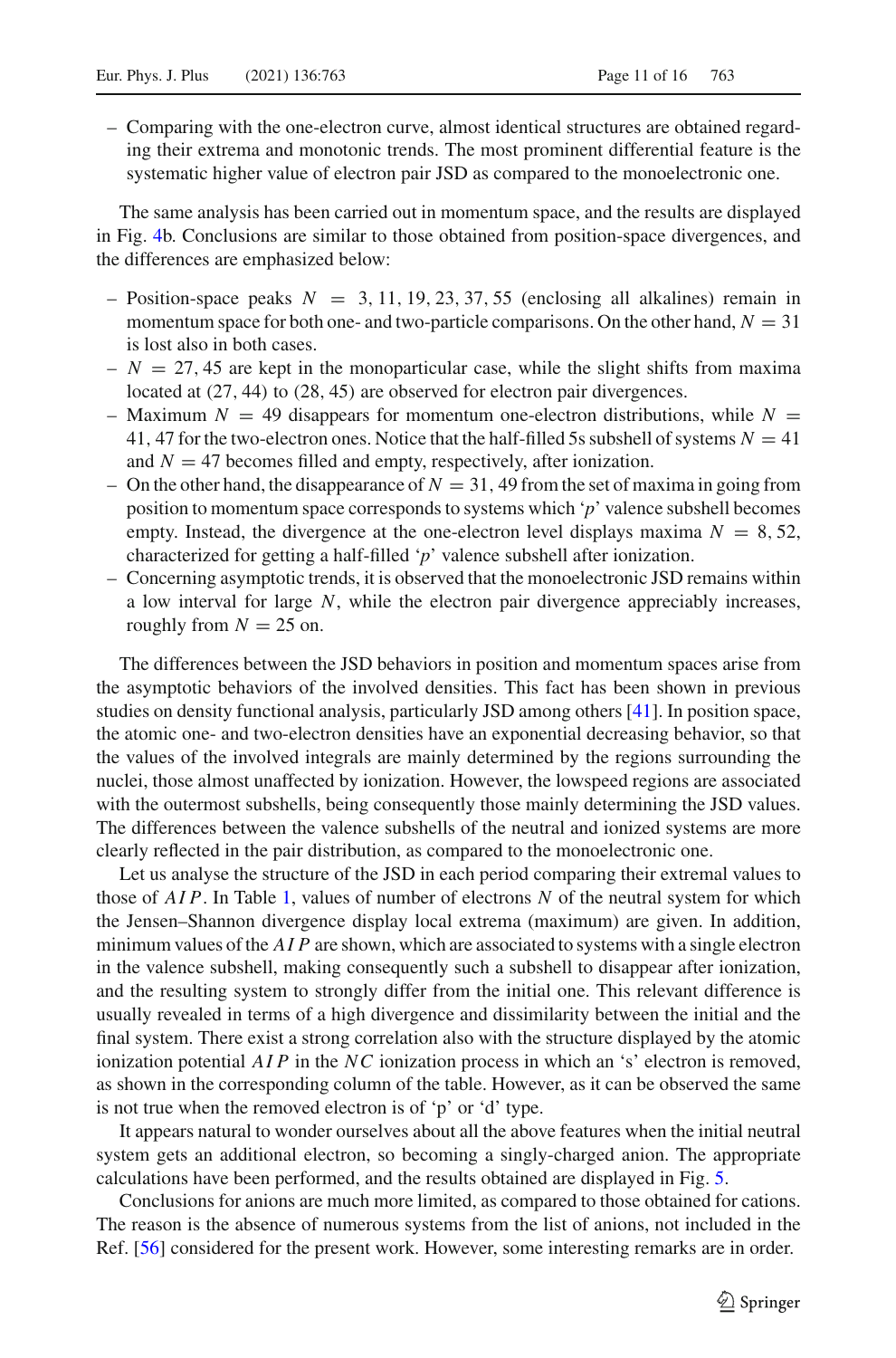<span id="page-11-0"></span>**Table 1** Number of electrons *N* at local extrema for the atomic ionization potential AIP of neutral atoms and the Jensen–Shannon divergences in position (JSD*r*) and momentum (JSD*p*) spaces, between the electron pair densities of a neutral system with a number of electrons  $3 \le N \le 54$  and its singly charged anions (*A*) and cations (*C*). Atomic units are used

| Measure        |       | $N \longrightarrow C$                 | $A \longrightarrow N$             |
|----------------|-------|---------------------------------------|-----------------------------------|
| AIP            | (s)   | 3, 11, 19, 23, 28, 37, 47, 55         |                                   |
|                | (p,d) | 5,8,13,16,31,34,49                    |                                   |
| $JSD_r$        | (s)   | 3, 11, 19, 23, 27, 37, 41, 44, 47, 55 | 3, 11, 19, 24, 29, 37, 42, 44, 46 |
|                | (p,d) | 31,49                                 |                                   |
| $\text{JSD}_p$ | (s)   | 3, 11, 19, 23, 28, 37, 45, 55         | 3, 11, 19, 24, 29, 46             |
|                | (p,d) | 49                                    | 15,49,53                          |

In position space, Fig. [5a](#page-12-0), maxima for the divergence neutral-anion are roughly the same as those of neutral-cation, for the one- and the two-electron distributions. In both cases, the following patterns are displayed:

- $-$  Alkalines  $N = 3, 11, 19, 37$  remain as maxima, also for anions. Let us remark that the next alkaline  $(N = 55)$  is not included in the managed anion set.
- The anion obtained from neutral  $N = 31$  does not give rise to a maximum, contrary to the cation.
- Two sets of slight shifts are observed:  $(23, 27 \text{ and } 41)$  to  $(24, 29 \text{ and } 42)$ , and  $(44 \text{ or } 45,$ and 47) to (44 and 46).

The only exception to the above common patterns is  $N = 49$ , shifted to  $N = 51$  in the monoelectronic case, and lost for electron pair densities.

In momentum space, Fig. [5b](#page-12-0), (i) alkalines  $N = 3, 11, 19$  are kept for anions, (ii) the oneelectron shifts of maxima (8,23,27 or 28,41,45,47,52) to (7, 24, 29, 42, 44, 46, 51) include the two-electron ones, corresponding to  $N = 24, 29, 46,$  and (iii) in both cases, the new maximum  $N = 15$  appears, as well as  $N = 33$  at the one-electron level, that is systems with a half-filled '*p*' valence subshell, as also  $N = 51$  included in the above list of shifts.

Differences between the global behaviors of the one- and two-electron curves appear justified in the same way as for neutral-cation transitions. That is, both densities decrease exponentially far from the nucleus in position space, while the asymptotic fall of momentum densities is much more slow.

### **4 Conclusions and future work**

Jensen–Shannon divergence (JSD) has been employed as comparative functional for different many-electron atoms on the basis of their respective one- and two-electron distributions, enclosing neutral atoms ( $N = Z$ ) and singly-charged ions ( $N = Z \pm 1$ ). Particularly JSD is applied to quantify the interelectronic correlation in atomic systems. A thorough study was carried out, by considering (i) both position and momentum conjugated spaces, and (ii) systems with a nuclear charge as far as  $Z = 103$ .

The correlation among electrons was measured by comparing, for an arbitrary system, the double-variable electron pair density with the product of the respective one-particle densities. As expected, the absence of correlation translates into the extreme allowed value  $JSD = 0$ ,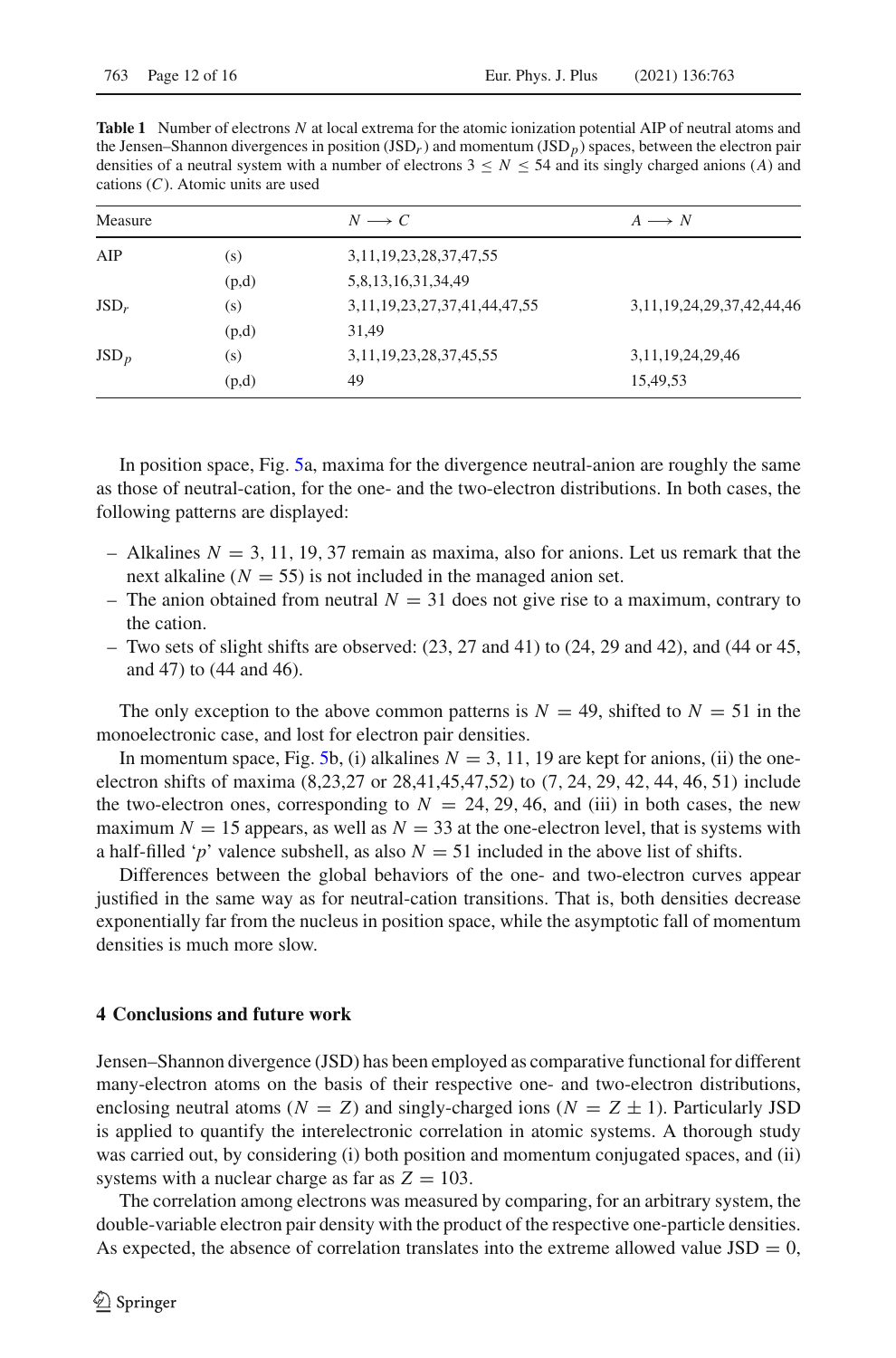

(b) Anion comparison in p space

<span id="page-12-0"></span>**Fig. 5** Pair and one-electron Jensen–Shannon divergences between the neutral system with a number of electrons  $3 \leq N \leq 54$  and its singly charged anion, in **a** position and **b** momentum spaces. Atomic units (a.u.) are used

and any deviation from the above value is caused by the existence of correlation, more or less strong, accordingly with the relevance of the aforementioned deviations.

The main conclusion is that the dependence on the number of electrons only governs general trends of JSD, being insufficient as single variable to justify the structural patterns shown by those curves. Interelectronic correlation roughly decreases as the number of electrons increases, as revealed by the decreasing behavior of JSD in terms of *N*. However, there appear a number of local extrema, whose location and strength are clearly determined by shell-filling patterns. Specially relevant changes in JSD are observed just after adding an electron to a closed-subshell system. All this is valid in position and momentum spaces.

The above comments on neutral atoms apply also for cations and anions, regarding structural patterns. Once again the interelectronic correlation, as measured by JSD, decreases along a given period (i.e. as adding electrons) but notably increases in passing to a new period.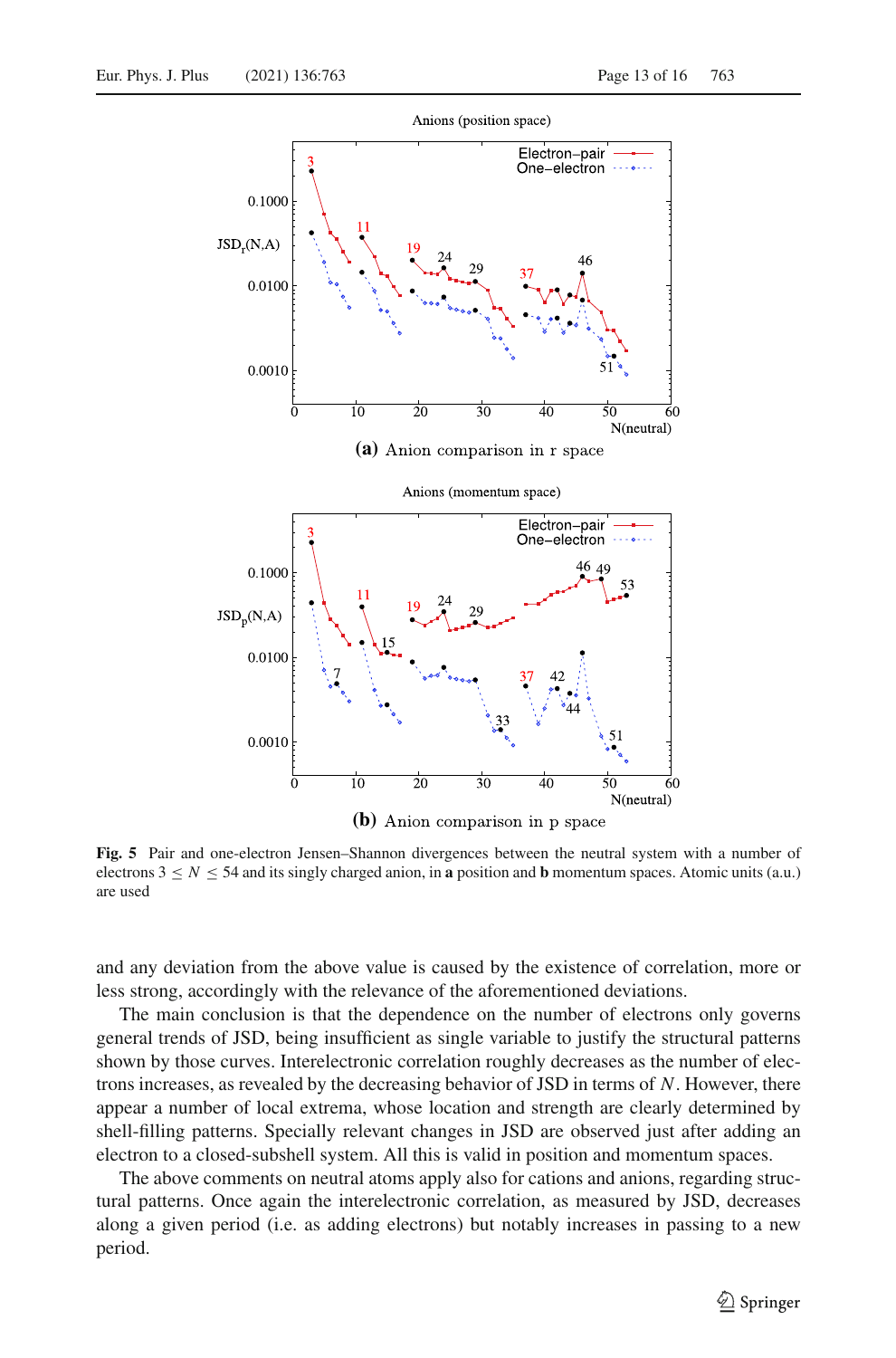Apart from correlation, additional properties of atomic systems were analysed by means of JSD. Such is the case of ionization as described by the 'resemblance' among neutrals and their respective singly-charged ions, in terms of the corresponding electron pair densities. While structural patterns are similar in position and momentum spaces, the same is not true regarding monotonic behaviors. JSD in both spaces displays a decreasing trend for light systems, that remains in the position case for the whole set of systems. However, it turns out to an increasing one in momentum space for medium-heavy systems. So break of resemblance after ionization appears greater in momentum space than in the position one, for both cations and anions.

Future work is planned by considering other functionals. For instance, relative Fisher information (containing also the gradient of the density) was exhaustively applied for the analysis of specific one-particle quantum-mechanical systems (Morse potential and harmonic oscillator [\[48\]](#page-15-4), hydrogen-like atoms [\[49\]](#page-15-5)). Additionally, numerous studies of atomic [\[59](#page-15-15)] and molecular [\[60\]](#page-15-16) systems were performed by means of the quantum similarity index on the basis of their one-particle densities. On the other hand, a study of different divergences and similarity measures, particularly Jensen–Shannon divergence, between the exchange density and the product of the one particular densities could be interesting.

**Acknowledgements** This work was supported in part by the Spanish MINECO project FIS2014-59311-P (cofinanced by FEDER). A.L.M., J.C.A. and J.A. belong to the Andalusian research group FQM-020, and S.L.R. to FQM-239.

**Funding** Open Access funding provided thanks to the CRUE-CSIC agreement with Springer Nature.

**Open Access** This article is licensed under a Creative Commons Attribution 4.0 International License, which permits use, sharing, adaptation, distribution and reproduction in any medium or format, as long as you give appropriate credit to the original author(s) and the source, provide a link to the Creative Commons licence, and indicate if changes were made. The images or other third party material in this article are included in the article's Creative Commons licence, unless indicated otherwise in a credit line to the material. If material is not included in the article's Creative Commons licence and your intended use is not permitted by statutory regulation or exceeds the permitted use, you will need to obtain permission directly from the copyright holder. To view a copy of this licence, visit [http://creativecommons.org/licenses/by/4.0/.](http://creativecommons.org/licenses/by/4.0/)

#### **References**

- <span id="page-13-0"></span>1. T. Koga, Electron-Pair Densities of atom. in Many-Electron Densities and Reduced Density Matrices (Springer, New York, 2000)
- <span id="page-13-1"></span>2. M. Rodríguez-Mayorga, M. Via-Nadal, M. Solà, J.M. Ugalde, X. Lopez, E. Matito, Electron-pair distribution in chemical bond formation. J. Phys. Chem. A **122**, 1916–1923 (2018)
- <span id="page-13-2"></span>3. R.P. Sagar, N.L. Guevara, Mutual information and correlation measures in atomic systems. J. Chem. Phys. **123**, 044108 (2005)
- <span id="page-13-3"></span>4. J. Cioslowski, Topology of Electron Correlation. in *Many-Electron Densities and Reduced Density Matrices* (Springer, New York, 2000)
- <span id="page-13-4"></span>5. P.W. Ayers, E.R. Davidson, Necessary conditions for the n-representability of pair distribution functions. Int. J. Quant. Chem. **1006**, 1487–1498 (2006)
- <span id="page-13-5"></span>6. M. Levy, P. Ziesche, The pair density functional of the kinetic energy and its simple scaling property. J. Chem. Phys. **115**, 9110–9112 (2001)
- <span id="page-13-6"></span>7. Á. Nagy, Density-matrix functional theory. Phys. Rev. A **66**, 022505 (2002)
- <span id="page-13-7"></span>8. D.A. Mazziotti, Two-electron reduced density matrix as the basic variable in many-electron quantum chemistry and physics. Chem. Rev. **112**, 244–262 (2012)
- <span id="page-13-8"></span>9. M. Higuchi, K. Higuchi, Pair density functional theory. Comput. Theor. Chem. **1003**, 91–96 (2013)
- <span id="page-13-9"></span>10. M. Higuchi, K. Higuchi, A pair density functional theory utilizing the correlated wave function. J. Phys. Conf. Ser. **150**, 042056 (2009)
- <span id="page-13-10"></span>11. P. Ziesche, Attempts toward a pair density functional theory. Int. J. Quantum Chem. **60**, 1361–1374 (1996)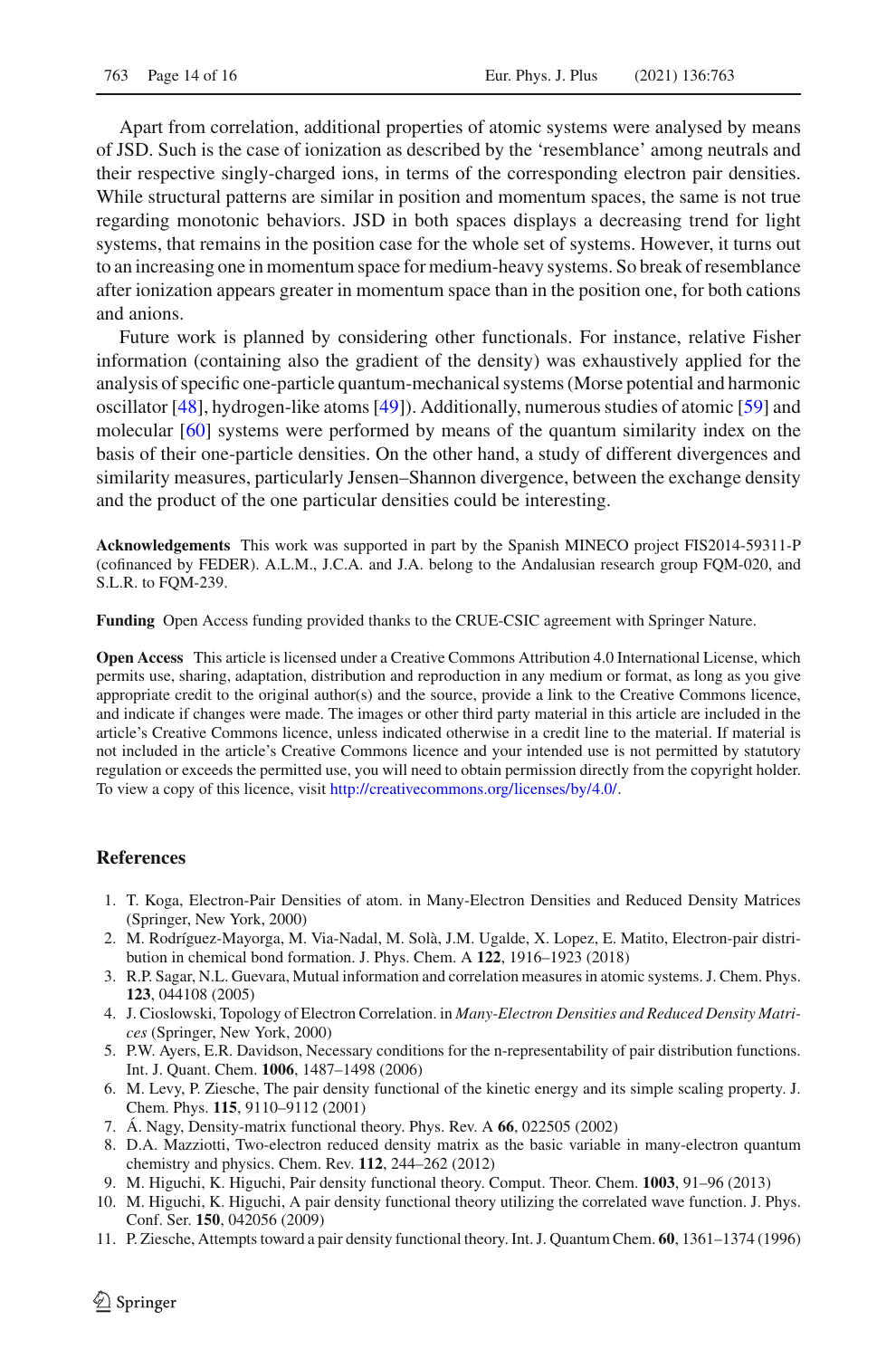- <span id="page-14-0"></span>12. G. Li Manni, R.K. Carlson, S. Luo, D. Ma, J. Olsen, D.G. Truhlar, L. Gagliardi, Multiconfiguration pair-density functional theory. J. Chem. Theory Comput. **10**, 3669–3680 (2014)
- <span id="page-14-1"></span>13. J.L. Bao, Y. Wang, X. He, L. Gagliardi, D.G. Truhlar, Multiconfiguration pair-density functional theory is free from delocalization error. J. Phys. Chem. Lett. **8**, 5616–5620 (2017)
- <span id="page-14-2"></span>14. M. Sajjan, K. Head-Marsden, D.A. Mazziotti, Entangling and disentangling many-electron quantum systems with an electric field. Phys. Rev. A **97**, 062502 (2018)
- <span id="page-14-3"></span>15. R. Benesch, V.H. Smith, Correlation and X-ray scattering. I. Density matrix formulation. Acta Cryst. **26**, 579–586 (1970)
- <span id="page-14-4"></span>16. A.J. Thakkar, A.N. Tripathi, V.H. Smith, Molecular X-ray- and electron-scattering intensities. Phys. Rev. A **29**, 1108–1113 (1984)
- <span id="page-14-5"></span>17. T. Koga, Y. Kasa, A.J. Thakkar, Accurate algebraic densities and intracules for heliumlike ions. Int. J. Quantum Chem. **46**, 689 (1993)
- 18. J.M. Herbert, J.E. Harriman, Comparison of two-electron densities reconstructed from one-electron density matrices. Int. J. Quantum Chem. **90**, 355 (2002)
- 19. C. Sarasola, J.M. Ugalde, R.J. Boyd, The evaluation of extracule and intracule densities in the first-row hydrides, LiH, BeH, BH, CH, NH, OH and FH, from self-consistent field molecular orbital wavefunctions. J. Phys. B: At. Mol. Opt. **23**, 1095 (1990)
- 20. J. Cioslowski, B.B. Stefanov, A. Tan, C.J. Umrigar, Electron intracule densities with correct electron coalescence cusps from Hiller–Sucher–Feinberg-type identities. J. Chem. Phys. **103**, 6093 (1995)
- <span id="page-14-6"></span>21. A.J. Proud, D.E.C.K. Mackenzie, J.K. Pearson, Exploring electron pair behaviour in chemical bonds using the extracule density. Phys. Chem. Chem. Phys. **17**, 20194–20204 (2015)
- <span id="page-14-7"></span>22. C.E. Shannon, W. Weaver, *The Mathematical Theory of Communication* (University of Illinois Press, Urbana, 1949)
- <span id="page-14-8"></span>23. R.A. Fisher, Theory of statistical estimation. Proc. Cambridge Phil. Soc., 22, 700–725, Reprinted in Collected Papers of R.A. Fisher, edited by J.H. Bennet (University of Adelaide Press, South Australia) 1972, 15–40 (1925)
- <span id="page-14-9"></span>24. J. Pipek, I. Varga, Universal classification scheme for the spatial-localization properties of one-particle states in finite, d-dimensional systems. Phys. Rev. A **46**, 3148 (1992)
- <span id="page-14-10"></span>25. R. López-Ruiz, H.L. Mancini, X. Calbet, A statistical measure of complexity. Phys. Lett. A **209**, 321–326 (1995)
- <span id="page-14-11"></span>26. B.R. Frieden, *Science from Fisher Information* (Cambridge University Press, Cambridge, 2004)
- <span id="page-14-12"></span>27. T.M. Cover, J.A. Thomas, *Elements of Information Theory* (Wiley, New York, 1991)
- 28. S.R. Gadre, R.D. Bendale, S.P. Gejji, Analysis of atomic electron momentum densities: use of information entropies in coordinate and momentum space. Chem. Phys. Lett. **117**, 138 (1985)
- <span id="page-14-19"></span>29. M. Ho, V.H. Smith, D.F. Weaver, C. Gatti, R.P. Sagar, R.O. Esquivel, Molecular similarity based on information entropies and distances. J. Chem. Phys. **108**, 5469 (1998)
- 30. K.D. Sen, C.P. Panos, K.C. Chatzisavvas, C.C. Moustakidis, Net Fisher information measure versus ionization potential and dipole polarizability in atoms. Phys. Lett. A **364**, 286–290 (2007)
- 31. S. Janssens, A. Borgoo, C. Van Alsenoy, P. Geerlings, Information theoretical study of chirality: enantiomers with one and two asymmetric centra. J. Phys. Chem. A **112**, 10560–10569 (2008)
- 32. R.F. Nalewajski, Information principles in the theory of electronic structure. Chem. Phys. Lett. **372**, 28 (2003)
- 33. J.C. Angulo, J. Antolín, Atomic complexity measures in position and momentum spaces. J. Chem. Phys. **128**, 164109 (2008)
- <span id="page-14-13"></span>34. J.C. Angulo, J. Antolín, K.D. Sen, Fisher-Shannon plane and statistical complexity of atoms. Phys. Lett. A **372**, 670–674 (2008)
- <span id="page-14-14"></span>35. S. Kullback, A. Leibler, On information and sufficiency. Ann. Math. Stat. **22**, 79–86 (1951)
- 36. J.H. Lin, Divergence measures based on the Shannon entropy. IEEE Trans. Inf. Theory **37**, 145–151 (1991)
- <span id="page-14-15"></span>37. B. Fuglede, F. Topsoe, Jensen-Shannon divergence and Hilbert space embedding. IEEE Int. Sym. Inf. Theo. **31**, 71–73 (2004)
- <span id="page-14-16"></span>38. P.W. Lamberti, A.P. Majtey, A. Borras, M. Casas, A. Plastino, Metric character of the quantum Jensen– Shannon divergence. Phys. Rev. A **77**, 052311 (2008)
- <span id="page-14-17"></span>39. I. Grosse, P. Bernaola-Galván, P. Carpena, R. Román-Roldán, J.L. Oliver, H.E. Stanley, Analysis of symbolic sequences using the Jensen–Shannon divergence. Phys. Rev. E **65**, 041905 (2002)
- <span id="page-14-18"></span>40. J.C. Angulo, J. Antolín, S. López-Rosa, R.O. Esquivel, Jensen-Shannon divergence in conjugate spaces: the entropy excess of atomic systems and sets with respect to their constituents. Phys. A **389**, 899 (2010)
- <span id="page-14-20"></span>41. J. Antolín, J.C. Angulo, S. López-Rosa, Fisher and Jensen-Shannon divergences: quantitative comparisons among distributions. Application to position and momentum atomic densities. J. Chem. Phys. **130**, 074110 (2009)